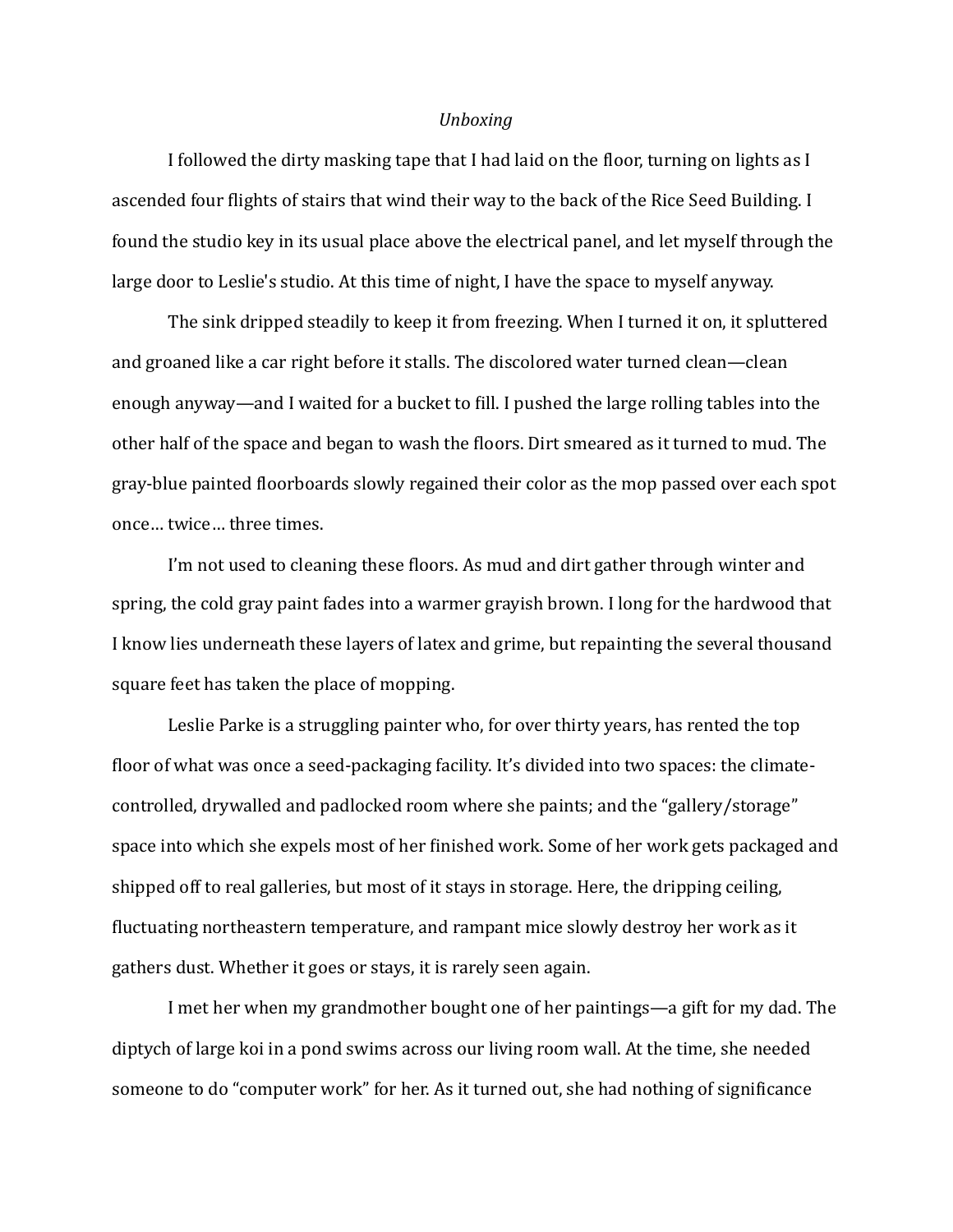that had to be done on the computer, or maybe I was completely incapable of doing it. Instead she gave me a short list of small chores, and ever since, it has grown far faster than I've been able to check things off.

*Do you need a rug?* she offered, gesturing at a canvas, folded up and tossed into the corner of the "gallery". She'd used paintings as welcome mats before, though they deserved much better. I had already left twice without taking this particular piece; I feared that she was trying to give me paintings instead of money—she couldn't really afford an assistant and this wasn't the first time she had pushed her old work on me. She finally put it in my hands as I was walking out the door.

 The oil paint had cracked along the creases where it had been folded for years. But as I flattened it, the gaps in the paint disappeared, closing like a chasms collapsing on themselves. The painting has a border now, where it used to be folded around the wooden stretcher, but the image of two boxers is nearly without flaw. Leslie often suffers bouts of uncertainty, when she is incapable of appreciating her work, or even finishing it. A small blotch of paint, in the wrong shade of beige, had found its way between the shoulder blades of one of the 5ighters, but the painting was probably discarded during one of these periods of doubt and not because of the blemish.

 Last winter, she fell hard on ice. For weeks she complained of a sore back, a bruised coccyx or, when she was feeling particularly light-hearted, a broken ass. She spent the rest of the year struggling to produce any work. This had no immediate effect on her income, as she already had a couple dozen paintings waiting to be sold in galleries around the country, but it was disconcerting. She blamed the cluttered studio for her lack of focus, and after we had cleaned it, her cluttered apartment. She hired a woman she called a "professional organizer", who first went to her apartment and then to the studio. This was not very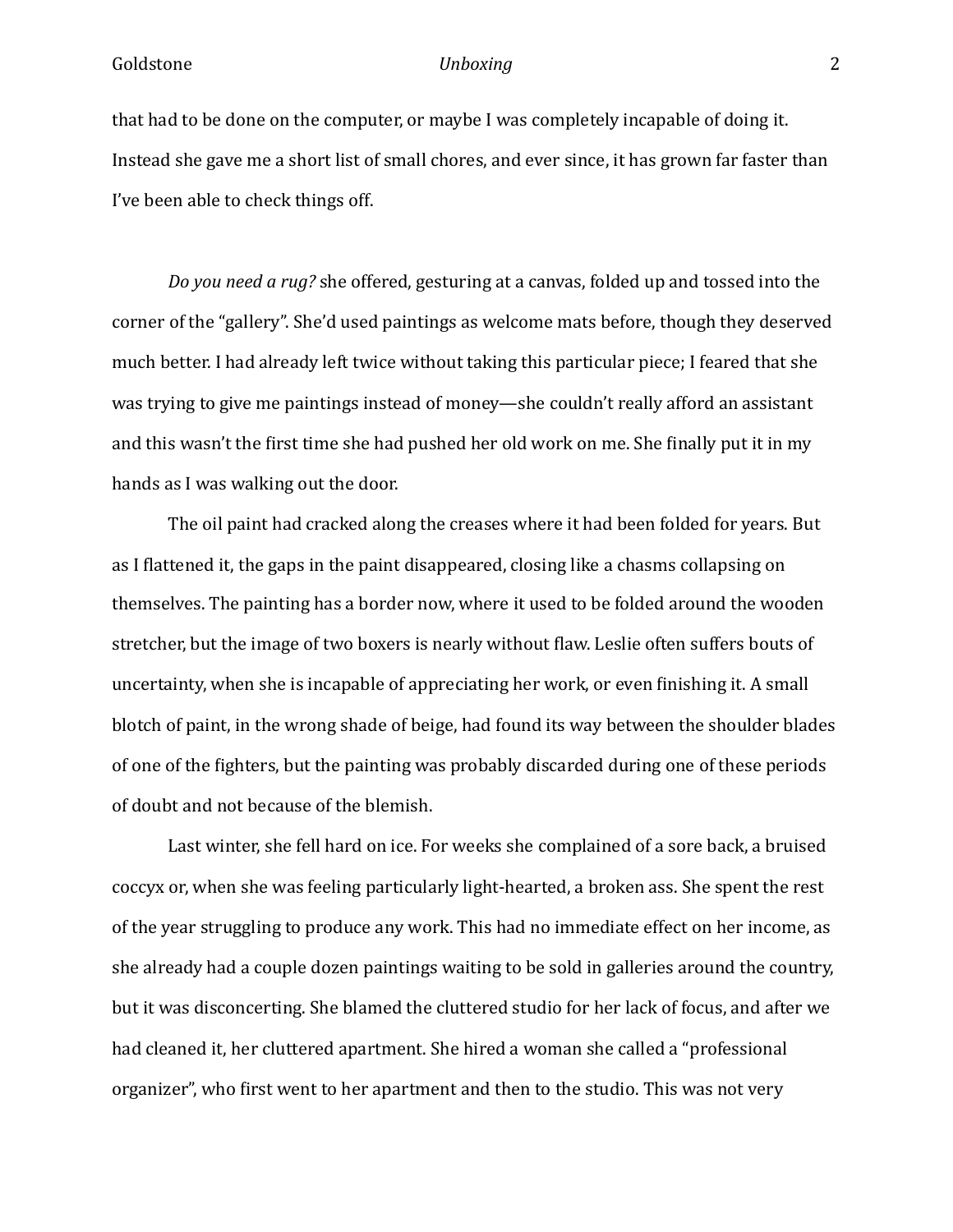productive, and I even debated pointing out to Leslie that she may well have been the victim of a domestic scam, but Barbara, the "organizer", was around for every minute until she wasn't around anymore at all.

 Even with her brushes hung in size order on the wall, Leslie couldn't paint. She went several weeks without asking me to come in. I think she had become worried about paying me. I left town for school, cursing the unpredictable income of working for an artist, but when I returned months later, things had improved. She was energized; the studio was full of large paintings, more than one or two still wet. *I went to one of those new age-y healers!*  she told me, giddily. *She fixed my intent.* I looked at her, confused. *When I broke my coccyx, it also broke my intent, she told me she would fix my intent, and she did!* Once I had joked about how I didn't act like a Taurus and she was offended, so this time I was wary. *Even if it's bullshit*, she said, *it worked, so I'm just gonna go with it.* I nodded, smiled, and said that the placebo effect is definitely real, which was as close as I could come to approving.

 A four-by-six foot painting, hanging on one of the far walls, caught my eye. I remembered taking the photo from which it was made. Old sheets of insulation had been lying around the studio for weeks. The yellowish hard foam kind with the shiny silver coating. We had laid them out like funhouse mirrors so that they caught the light coming through the window and the blue of the sky.

 Like all of her work, this painting was a photograph, recreated with paint. Leslie owns several cameras that she travels with, but she doesn't know how to use them, though I've tried to teach her several times. Instead, her go-to picture taker is her cell phone. She gives me one of the cameras to use while she holds the phone up awkwardly, delicately touching the screen with an outstretched finger.

 Leslie had danced around the room, catching various angles and "oohing" at light bouncing off of the silver sheets. Then we cycled through hundreds of images on her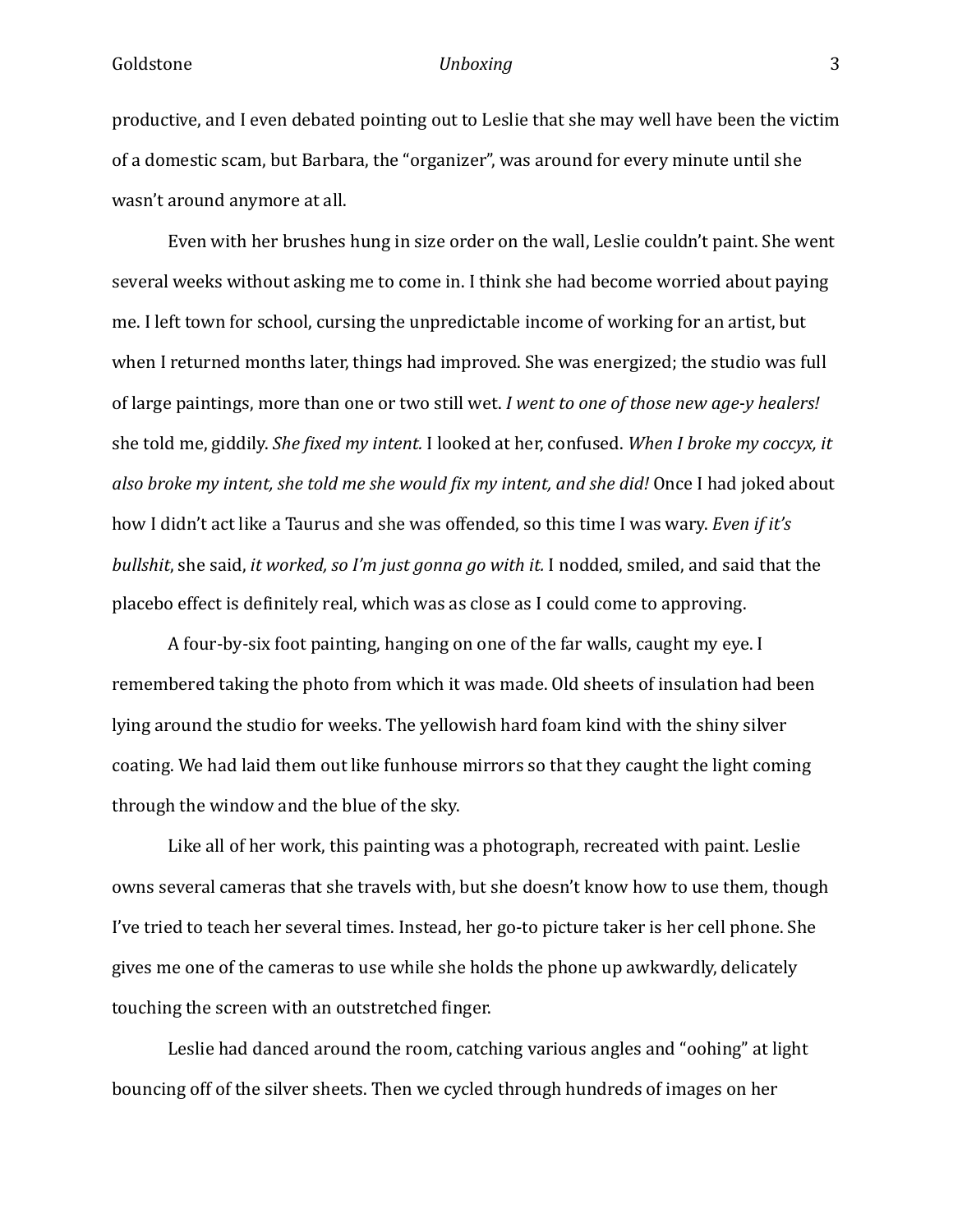computer, and picked ones that she thought were either "easy to paint" or looked "fucking impossible". In the end, we settled for a shot of just one of the sheets, face on. It filled the whole frame with its dimply, metallic surface, but for a satisfying tear in the bottom left. She projected the image digitally, though old slides litter every room, onto a canvas hanging on the wall.

 When she paints, her face is often inches from her brush. She wears large headgearlike glasses with magnifiers. She looks like a scientist. Her computer streams episode after episode of a semi-political drama which she only listens to. The lights are off and the windows are covered by sheets of card board. The projector colors her back with the distorted image. In her left hand, she holds a piece of white card-stock paper, which she lifts up and down into the light of the image, so she can see it without it mixing with the color she has already applied to the canvas. For hours, days, weeks, or months she adds one patch of color at a time, each distinct from its neighbor. She calls it "color by number". Slowly, the piece comes together.

 From across the room, the new painting looked like a sheet of the insolation hanging on the wall. I walked in front of it and half expected to see my reflection. As I approached, the image changed. *I love this one*, I said. She saw me inspecting it. I*t looks like shit from up close,* she laughed. *I know,* I smiled, *they all do. That's what I love about them.* 

 I tacked my painting of the boxers up on the wall of my bedroom with the long silver thumbtacks you use to pin down the legs when you dissect frogs in middle school. When I stand back, the two fighters look photorealistic. Their bare shoulders seem to glisten with painted sweat as they hold each other frozen on the canvas. As with the rest of her boxing paintings, she has somehow eliminated the aggression from the fight. With their bodies stopped, the heavyweights look more like they are holding each other in an embrace. I can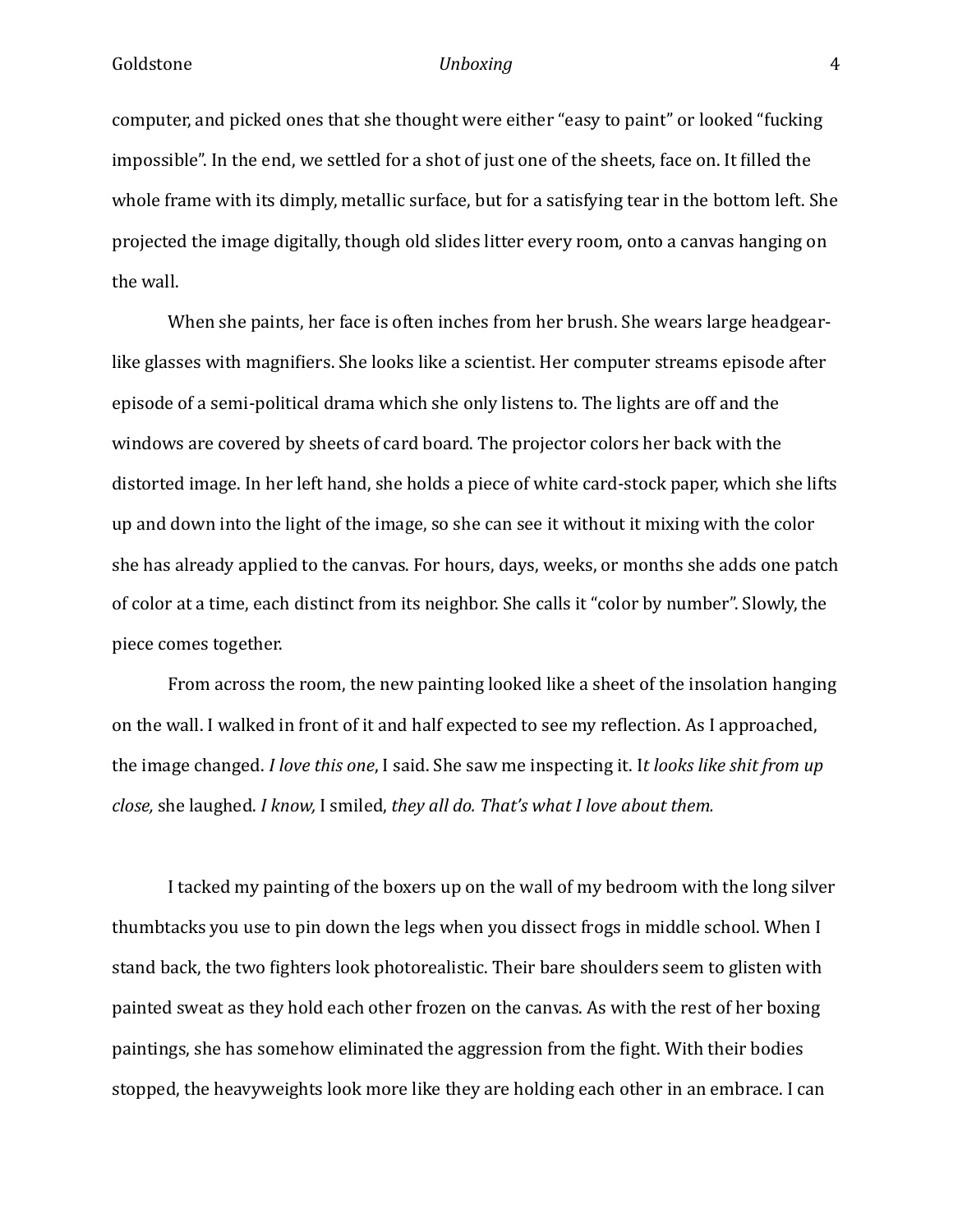just manage to see their closed eyes as an indication of their intimacy. At this distance, the painting becomes more than just realism, it becomes a new reality. It makes me believe that all human interaction is meant to consist of love—as if we are naturally inclined to nonviolence. After all, these two boxers, meant to be fighting, appear affectionate.

When I walk towards the painting, though, the colors begin to define themselves separately. I can see the brush strokes, the areas of one color that don't blend into the next. I remember that the painting is a contrivance, and I am struck by the brilliance of it. By how incredible it is that an artist can conjure this utopia of love from a sport so full of violence. It takes a fine hand, a finer eye, and a depth of thought I can barely fathom, to create this fictional image from a photo of reality. When I show people Leslie's work, I tell them to view it from a distance, and then slowly walk towards it, watching it shift from a collected image to a created one.

 Working for the artist gives me a different perspective than the average observer of her work. I've roamed through the gallery countless times, seeing all the work she seemed to think was at least somewhat worthy of displaying, but I've also seen the underbelly. The storage area, two large racks made out of warped two-by-fours, holds plastic-wrapped paintings from the 70's and since, some of which even I don't think are very good. On the rare occasion that we explore this conspicuously autobiographical shelf, Leslie and I will both marvel at just how different her work used to be. Many of the pieces are huge canvases shaped like Frank Gehry buildings. These are filled with cartoonish looking biblical scenes, angels with halos painted in shiny gold, peering over clouds. Then suddenly she decided to work from photographs, and her paintings started selling, instead of ending up on the rack.

 Sometimes she'll grab an old painting and hold up her hands as if to crop it. I've become familiar with this gesture, and I know what comes next. If she doesn't immediately re-rack the painting, she'll put it down, leaning it against a wall or table by a tenuous corner.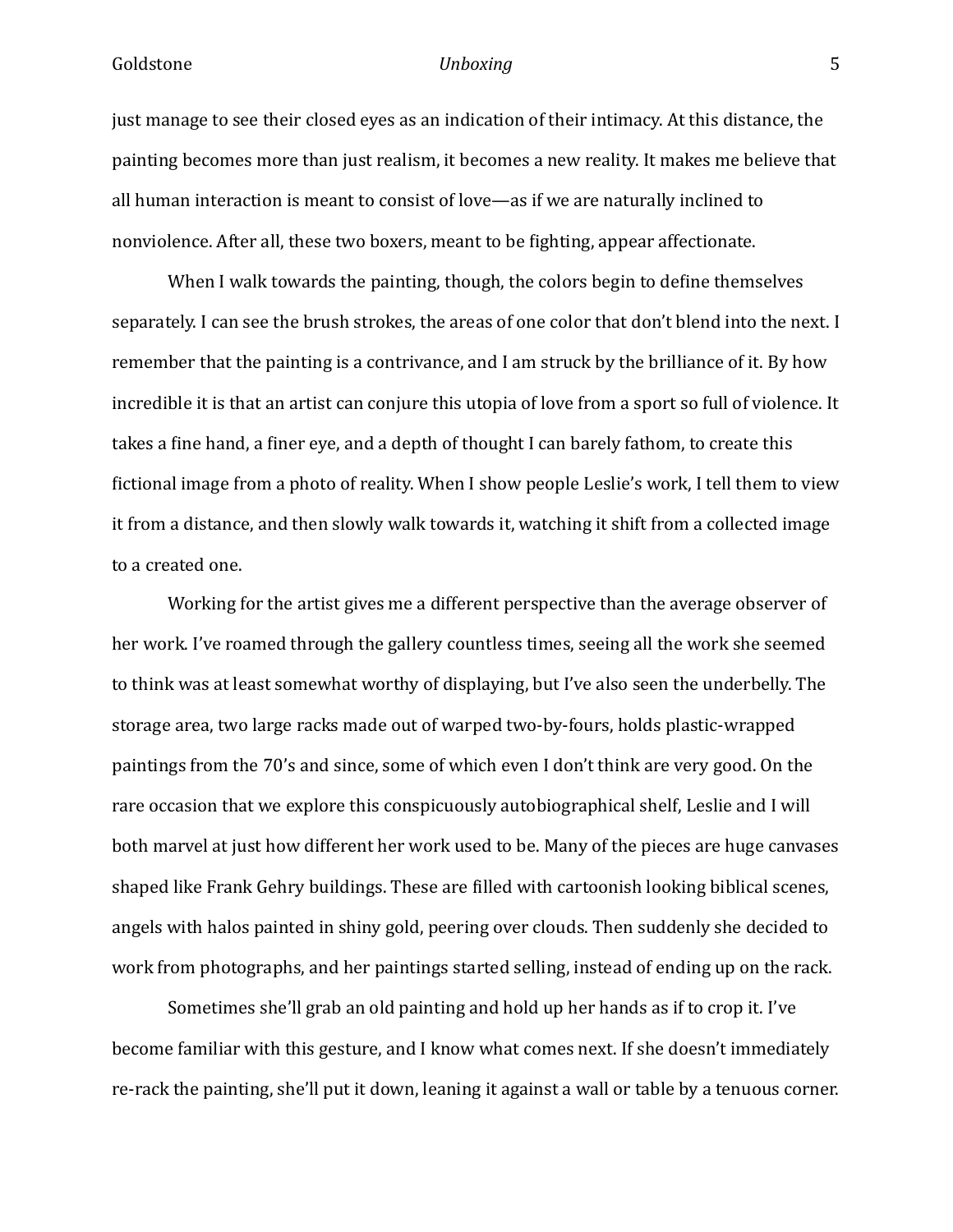Sometimes she will go herself, but more often she will send me, to get a brand new stretcher from the other room. Holding it up to the painting where she had cropped it before with her hands, she'll nod and say *I don't think this part is totally horrible*. And she'll bring the painting to the operating table in the studio. I'll scour the space for her elusive "good scissors", and then watch her plunge them into the painted canvas. She cuts roughly through the hours of work from years ago, until she has the section she thinks she's happy with. This, she'll spread over the small stretcher, and hold at arm's length. *Much better,*  she'll say, and hang it from a tack on the wall. Sometimes even this won't do the job and she'll hand the whole bundle to me to throw away. As I hold the crumpled piece above the open garbage can, I'm amazed at how painless it is for her to let go of old work. I try to find ways to avoid dropping it into the large, plastic bin; I stick it in a forgotten drawer or leave it pinned to an abandoned wall.

Once, I snuck a small section of a piece home with me. It was filled edge to edge by a budding almond tree. I resisted dropping this so-called scrap into the garbage because of the history it held: multiple croppings, folds, cuts, and borders that have been added and changed over the years. For me, all this history is like an old book. I can hold it and feel the age in my hands. But for Leslie, the memory of painting it is within her, and the painting itself serves as no more than a reminder of the technical lesson it taught her. Unlike me, she doesn't need to hold a painting to imagine it being painted.

 On days when I'm doing less consuming work, like prepping a canvas with gesso, Leslie only pretends to work in the same space. She shares her memories of her time in France or her Swedish ex-boyfriend; she still keeps in touch with him, but only so that he can ship her staples for her favorite staple gun every couple years—*I bought it when I lived there and now it's the only one I like!* she argues. I continue to spread layers of white paint, each a little thicker than the last, over large canvas. By the time I'm done, the wet gesso has